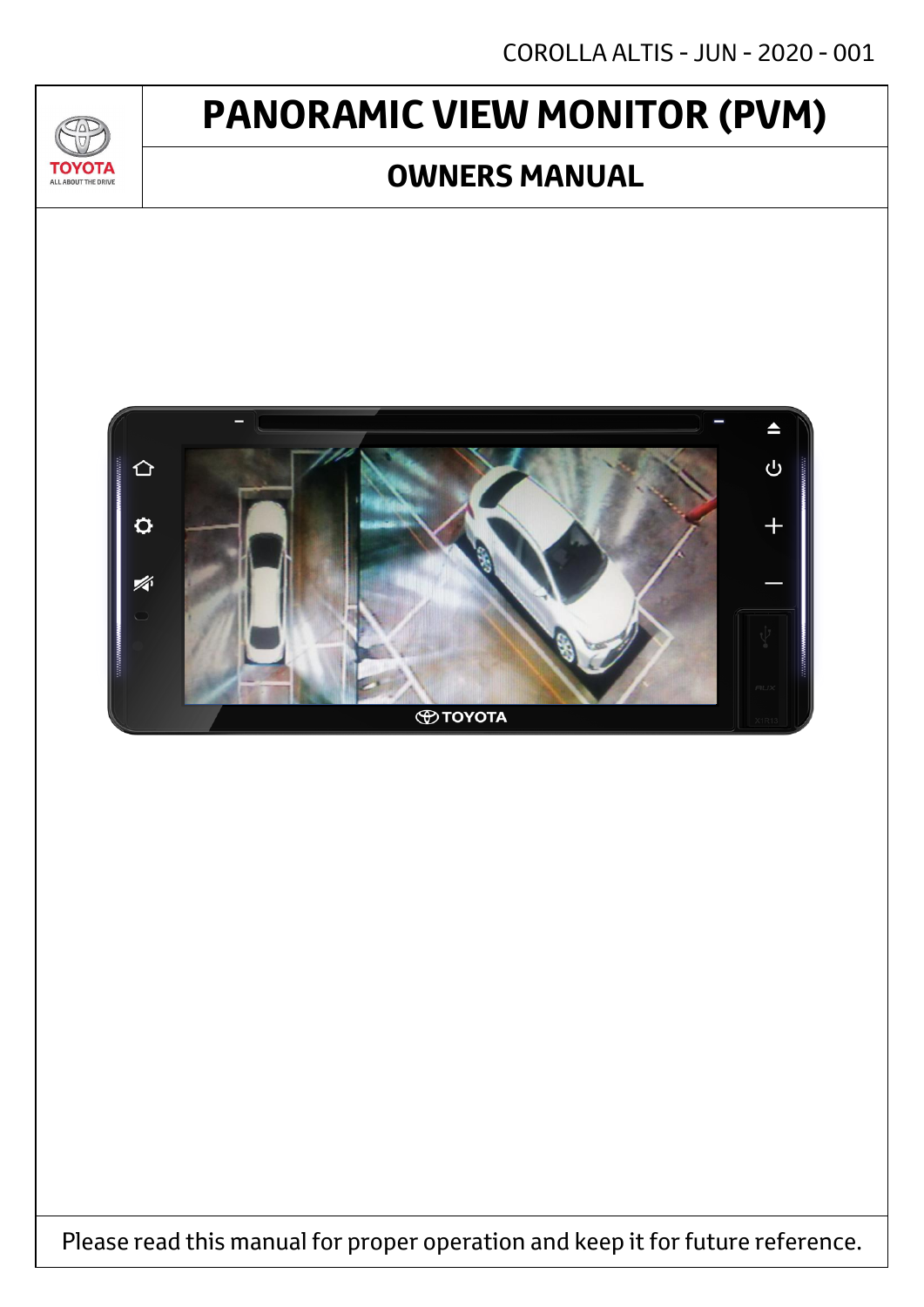

# **TABLE OF CONTENTS**

## **PANORAMIC VIEW MONITOR (FORTUNER)**

| <b>Section</b> | <b>Title</b>                                           | <b>Page</b>    |
|----------------|--------------------------------------------------------|----------------|
| 1.0            | <b>Statements &amp; Declarations</b>                   |                |
| 1.1            | <b>Safety Instructions</b>                             | 1              |
| 2.0            | <b>Getting Started</b>                                 |                |
| 2.1            | <b>Product Overview</b>                                | $\overline{2}$ |
| 3.0            | <b>Operating Panoramic View Monitor</b>                |                |
| 3.1            | Gear: Engaged to Parking (P) / Neutral (N) / Drive (D) | 3              |
| 3.1.1          | $2D$ model + 3D model $360^\circ$ .                    | 4              |
| 3.1.2          | 2D model + 3D model (from angle B).                    | 4              |
| 3.1.3          | 2D model + 3D model (from angle D).                    | 4              |
| 3.1.4          | 2D model + 3D model (from angle F).                    | 5              |
| 3.1.5          | 2D model + 3D model (from angle H).                    | 5              |
| 3.1.6          | 2D model + 3D model (from angle A).                    | 5              |
| 3.1.7          | Front view full screen.                                | 6              |
| 3.1.8          | Rear view full screen.                                 | 6              |
| 3.2            | Gear: Reverse (R)                                      | $\overline{7}$ |
| 3.2.1          | 2D model + Rear view.                                  | 7              |
| 3.2.2          | <b>Rear View Full Screen</b>                           | 8              |
| 3.2.3          | 2D model $+$ 3D model from view $E$ .                  | 8              |

Please read this manual for proper operation and keep it for future reference.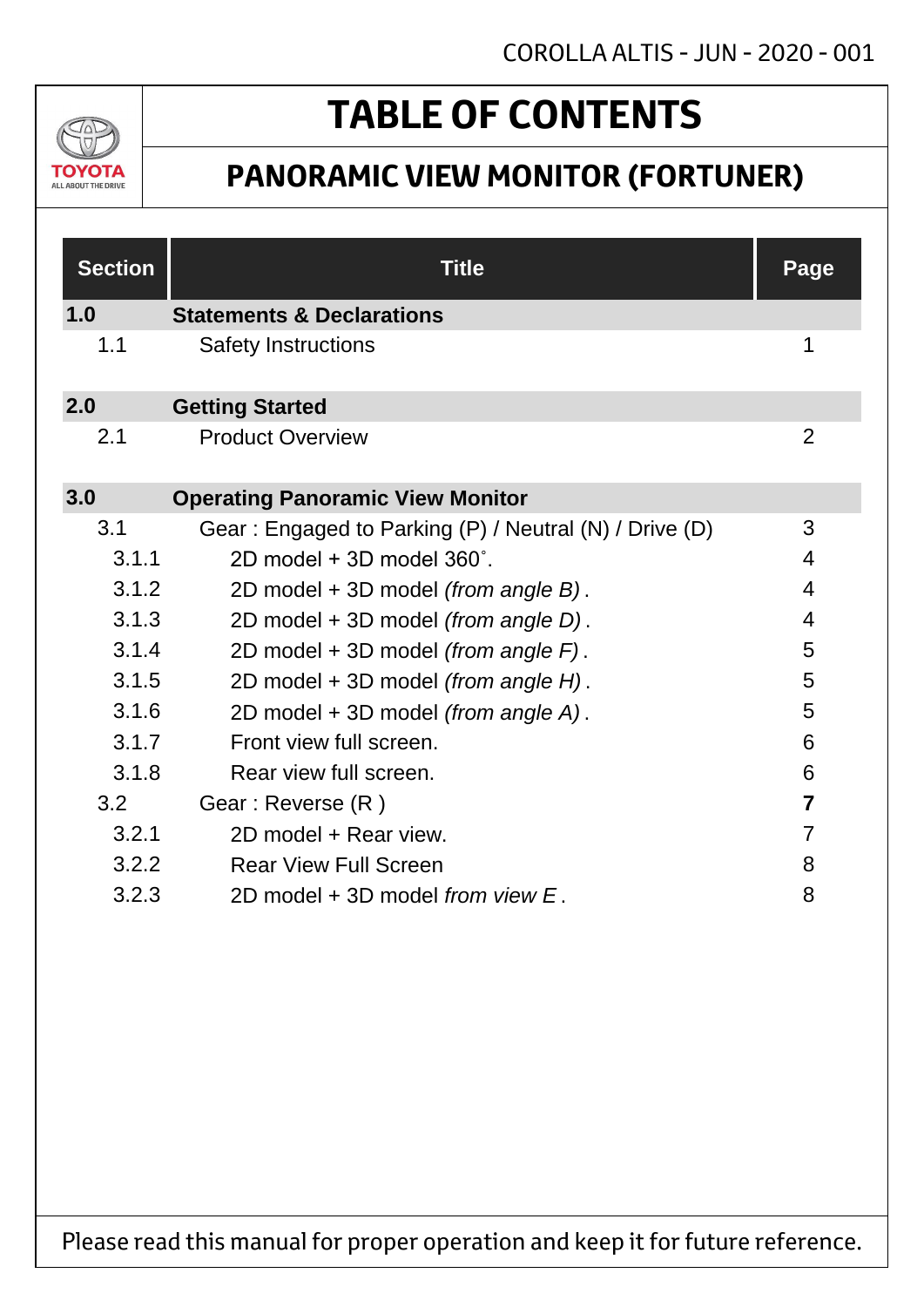# **SECTION 1.0**

## **Statements & Declarations**

#### **Safety Instructions 1.1**

### **Warning**

ALL AROUT THE DRIV

Read, follow, and retain all of the following safety precautions. Heed all warnings before operating the Panoramic View Monitor.

### **Cautions**

- 1. Several precautions are to be taken whle using the PVM :
	- a. PVM function automatically disables when vehicle speed exceeds 12 km/h.
	- b. Using the PVM mode does not alter the responsibilities of the driver's behaviour. These responsibilities include observing all the traffic rules and regulations to avoid accidents to prevent accidents, personal injuries or property damages.
- 2. Blind Spot

The cameras that are mounted at the Front, Right, Left and Rear of the vehicle are only able to view objects from a proximate distance distance of 20cm away from the vehicle.



| <b>LEGEND</b> |                 |  |
|---------------|-----------------|--|
|               | Blind spot area |  |
|               | Visible area    |  |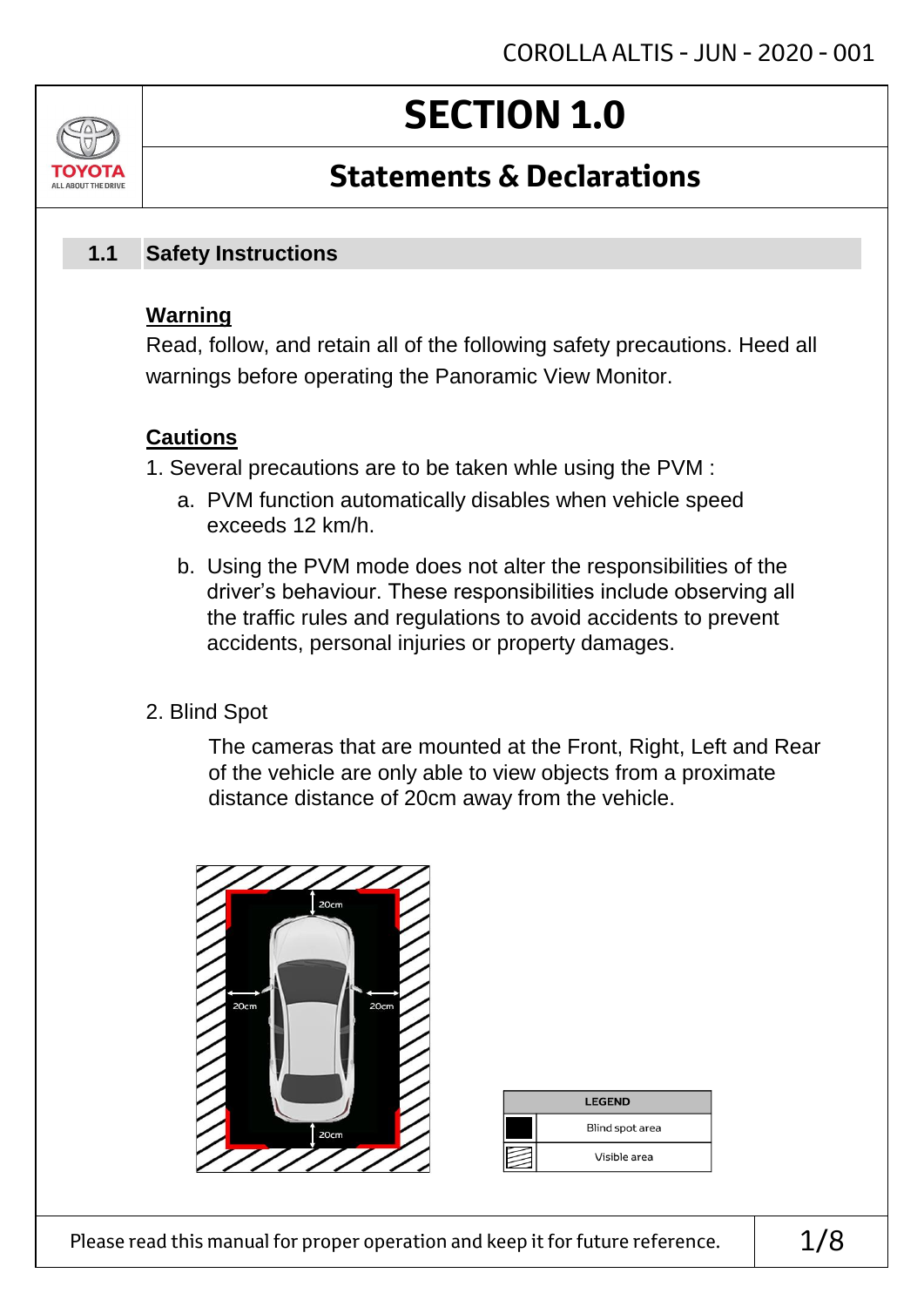# **SECTION 2.0**

 $\sqrt{2}$ 

TOVOTZ ALL ABOUT THE DRIVE

## **Getting Started**

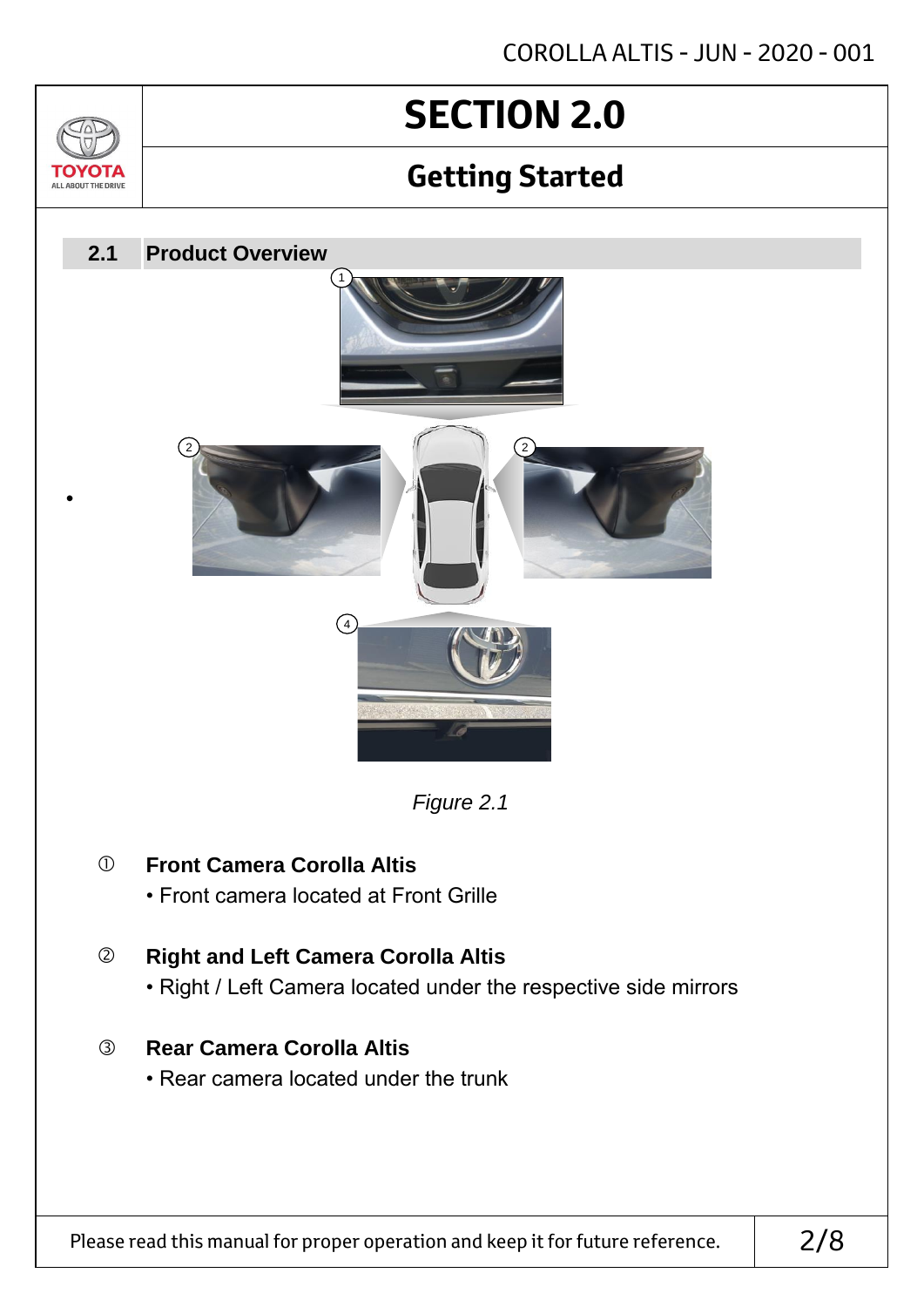# **SECTION 3.0**

## **Operating PVM**

#### **Gear : Engaged to Parking (P) / Neutral (N) / Drive (D) 3.1**

ALL AROUT THE DRIV

1. Hold the PVM button for 3 seconds until green light appears. This means that PVM has been activated manually.



- 2. User can switch between 8 views (in order) upon manual activation of PVM:
	- i. 2D model  $+$  3D model 360 $^{\circ}$ .
	- ii. 2D model + 3D model *(from angle B)* .
	- iii. 2D model + 3D model *(from angle D)* .
	- iv. 2D model + 3D model *(from angle F)* .
	- v. 2D model + 3D model *(from angle H)* .
	- vi. 2D model + 3D model *(from angle A)* .
	- vii. Front view full screen.

viii.Rear view full screen.



**3.** Press and hold PVM button for 3 seconds to exit PVM mode manually.

Please read this manual for proper operation and keep it for future reference.  $\vert$  3/8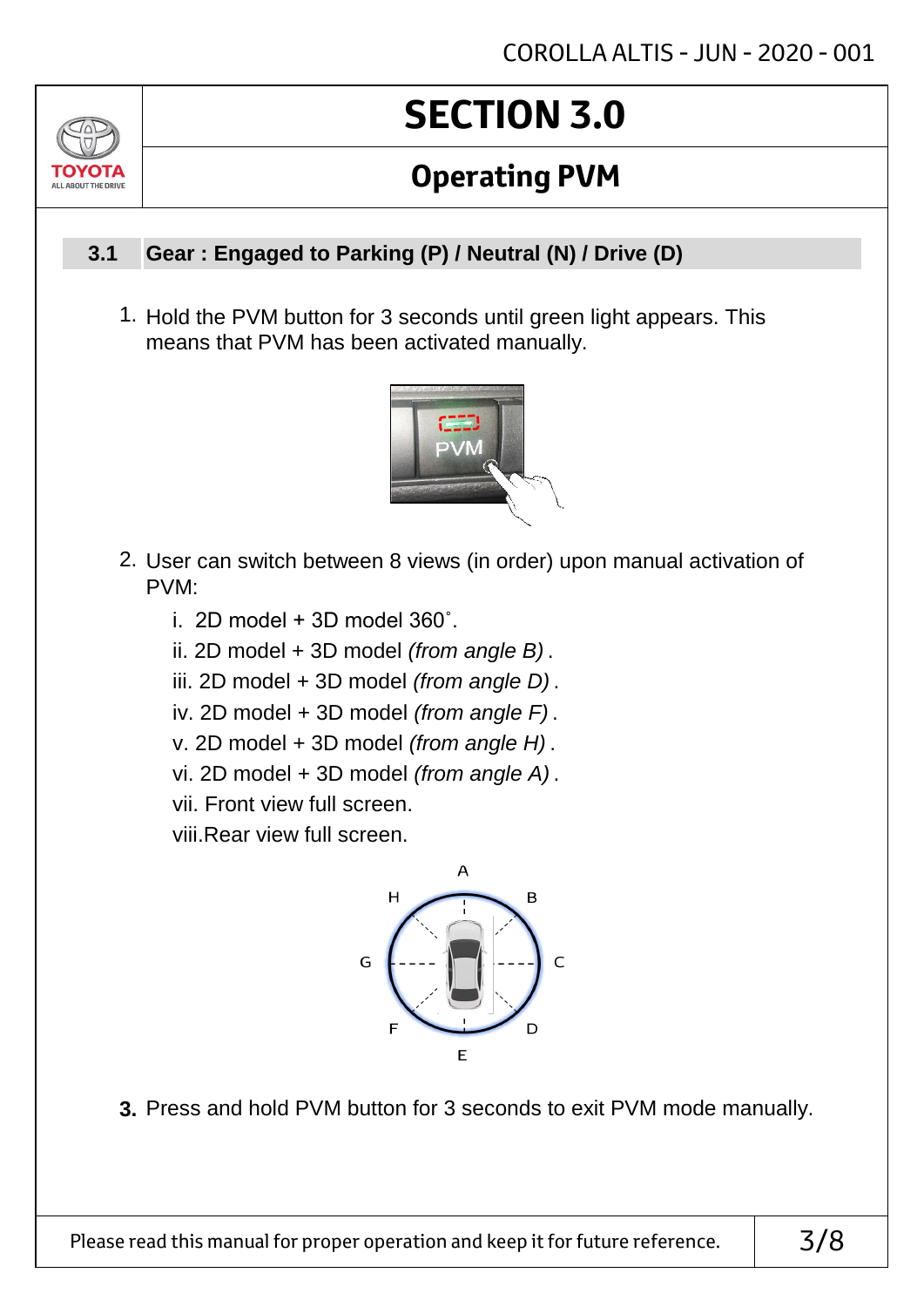# **SECTION 3.0**

## **Operating PVM**

#### **2D model + 3D model 360° view 3.1.1**

 $7<sub>0</sub>$ 

TOVOTZ ALL ABOUT THE DRIVE

> 3D model will rotate for 1 cycle clockwise automatically in a duration of 10 seconds upon manual activation of PVM



### **2D model + 3D model from angle B 3.1.2**



**2D model + 3D model from angle D 3.1.3**



Please read this manual for proper operation and keep it for future reference.  $\vert$  4/8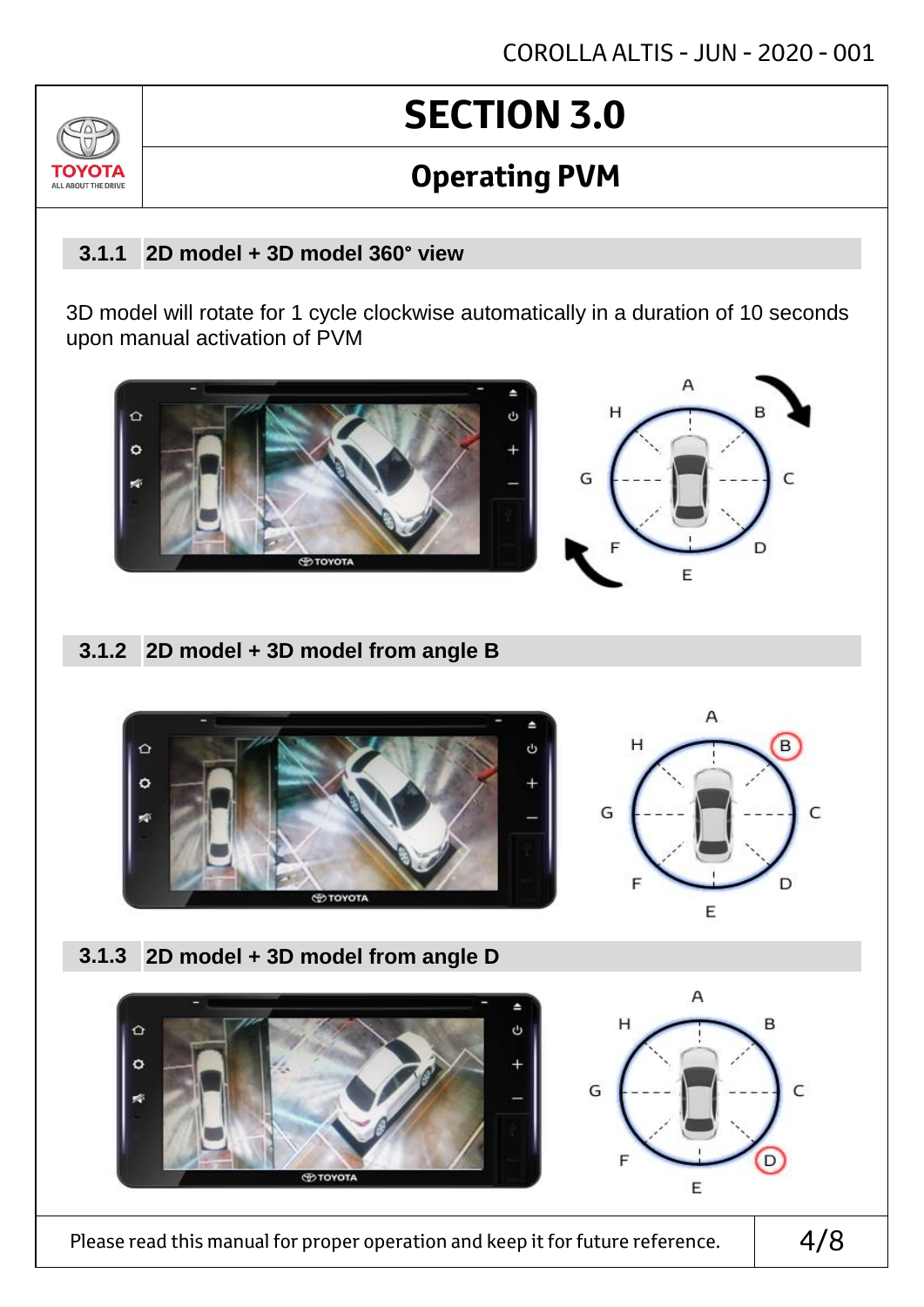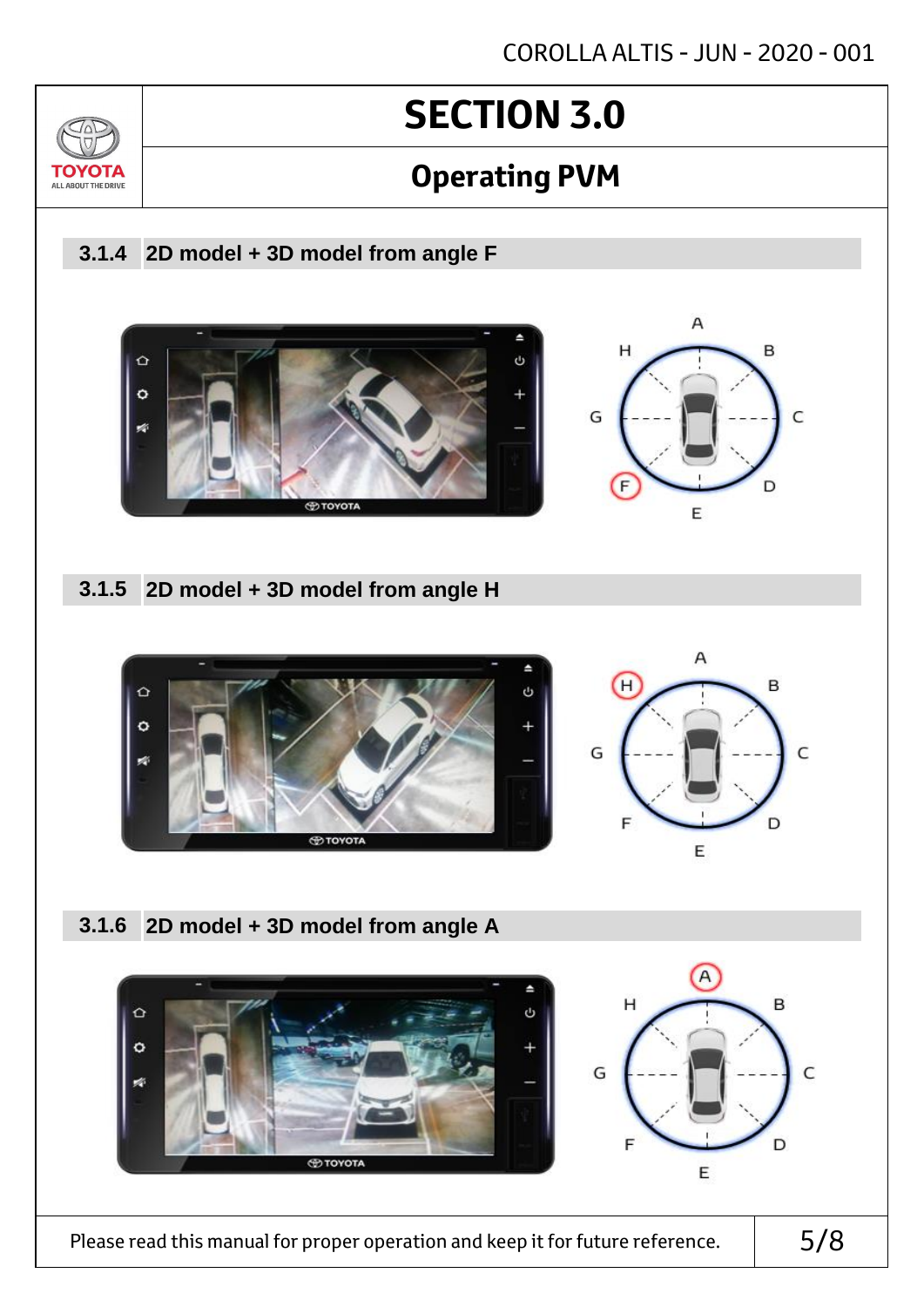Front view



# **SECTION 3.0**

## **Operating PVM**

### **Front View Full Screen 3.1.7**



### **Rear View Full Screen 3.1.8**





Please read this manual for proper operation and keep it for future reference.  $\vert$  6/8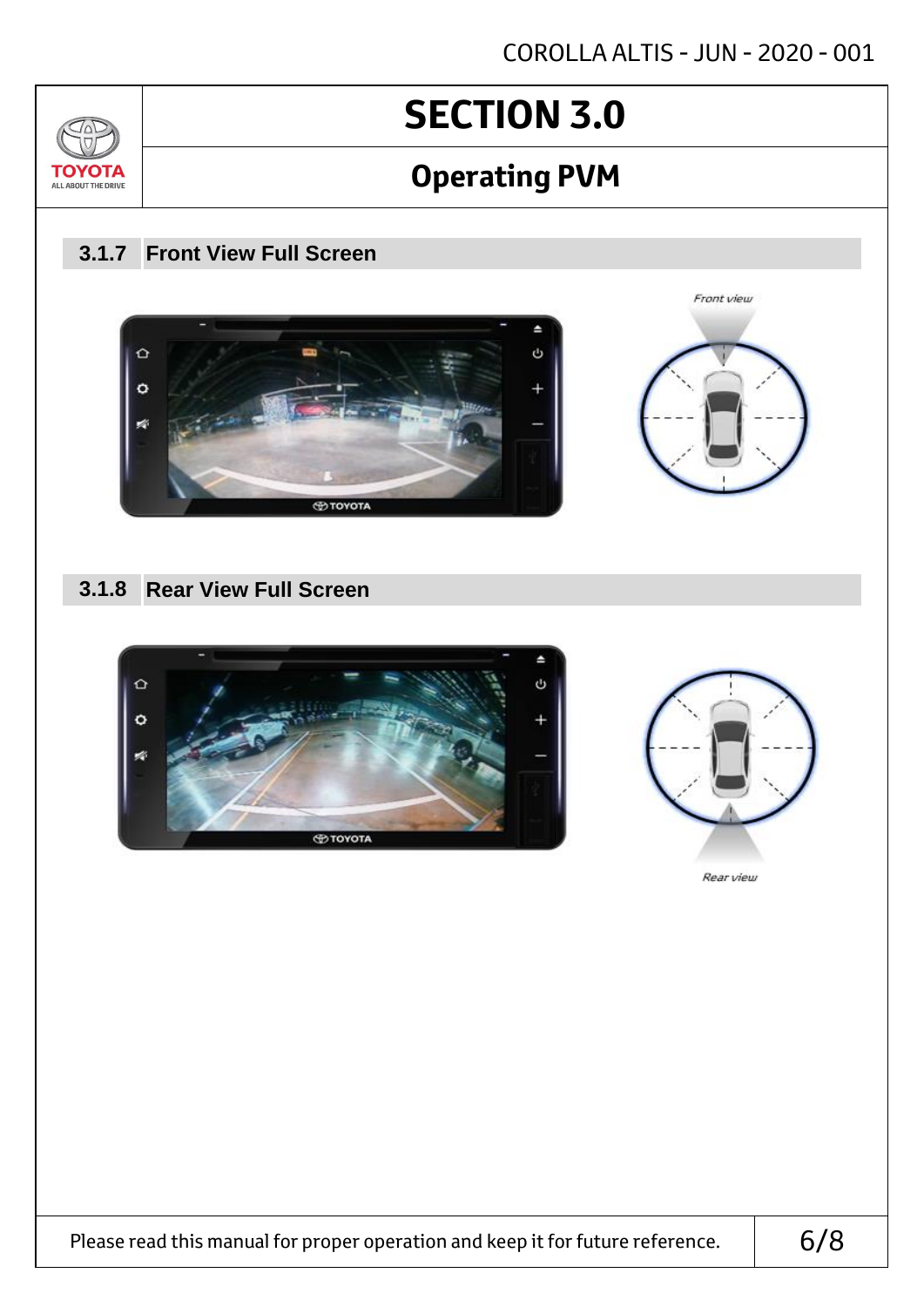# **SECTION 3.0**

## **Operating PVM**

#### **Gear : Reverse (R) 3.2**

TOVOTZ ALL ABOUT THE DRIVE

> 1. When gear is engaged to Reverse (R), the screen on head display unit will switch to PVM mode automatically.



- 2. User can switch between 3 views when gear is engaged to Reverse R).
	- i. 2D model + Rear view.
	- ii. Rear View Full Screen
	- iii. 2D model + 3D model *from view E* .

### **2.2.1 2D model + Rear view**